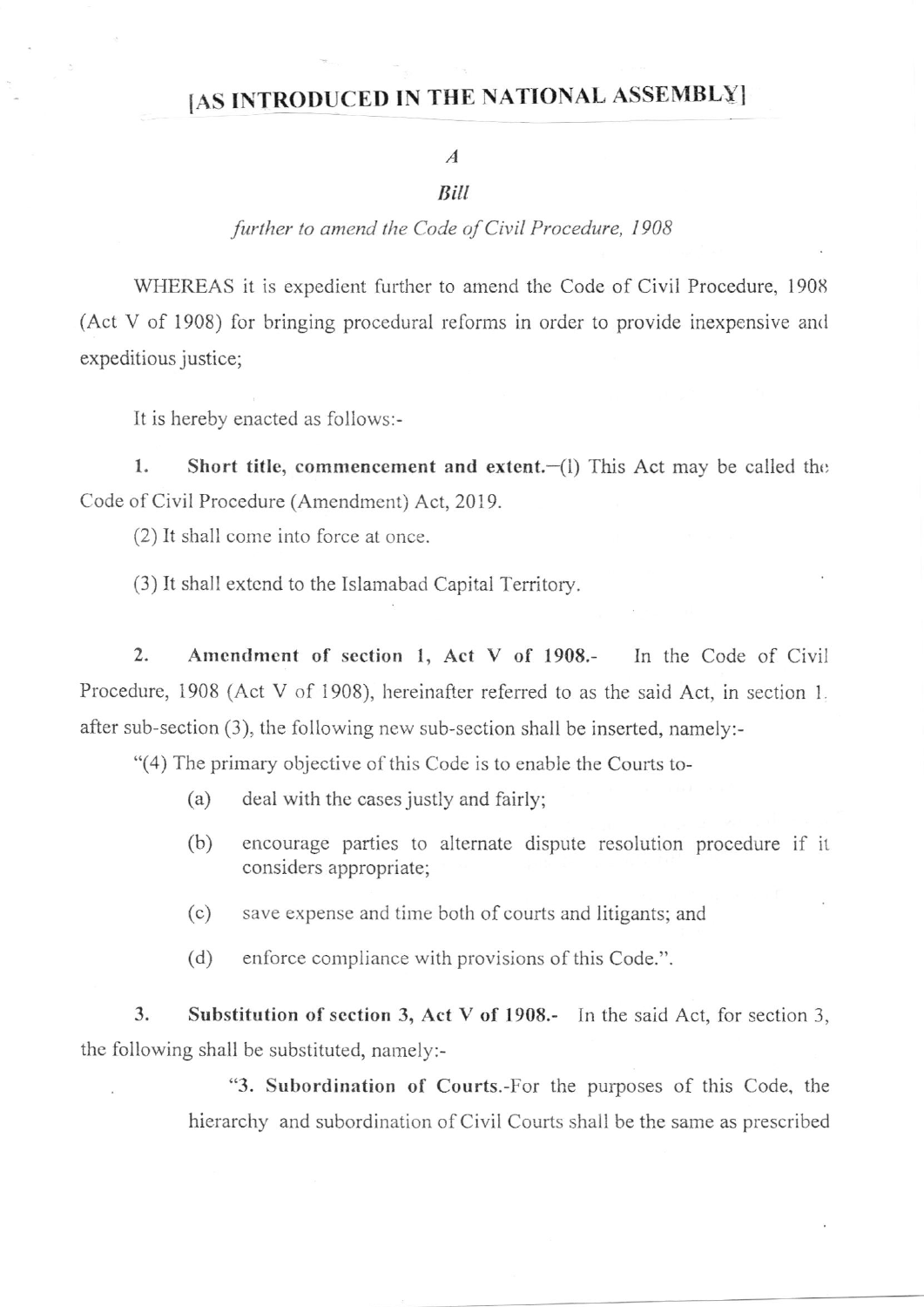in the West Pakistan Civil Courts Ordinance, 1962 (W.P. Ordinance No. Il of 1962).".

4. Substitution of section 6, Act V of 1908.- In the said Act, for section 6, the following shall be substituted, namely:-

"6. Pecuniary jurisdiction.— Save in so far as is provided for the Islamabad High Court exercising original civil jurisdiction at Islamabad, all civil suits shall be filed in the following manner, namely:—

- (a) where the amount or value of the subject matter of the suit is below rupees fifty million, the suit shall be filed in the court of Civil Judge, as may be prescribed by the High Court; and
- (b) where the amount or value of the subject matter of the suit is above rupees fifty million the suit shall be filed in the court of District Judge, as may be prescribed by the High Court.".

5. omitted. Omission of section 7, Act V of 1908.- In the said Act, section 7 shall be

6. Substitution of section 26, Act V of 1908.- In the said Act, for section 26, the following shall be substituted, namely:-

"26. Institution of suits through plaint or otherwise.- (1) Every suit shall be instituted by the presentation of a plaint or in such other manner as may be prescribed.

(2) On presentation of the plaint, it shall be the duty of the Court to  $prima$ facie, satisfy itself of jurisdiction, cause of action and limitation:

Provided that if Court does not satisfy itself, ir shall be bound to record reasons for doing so.

.